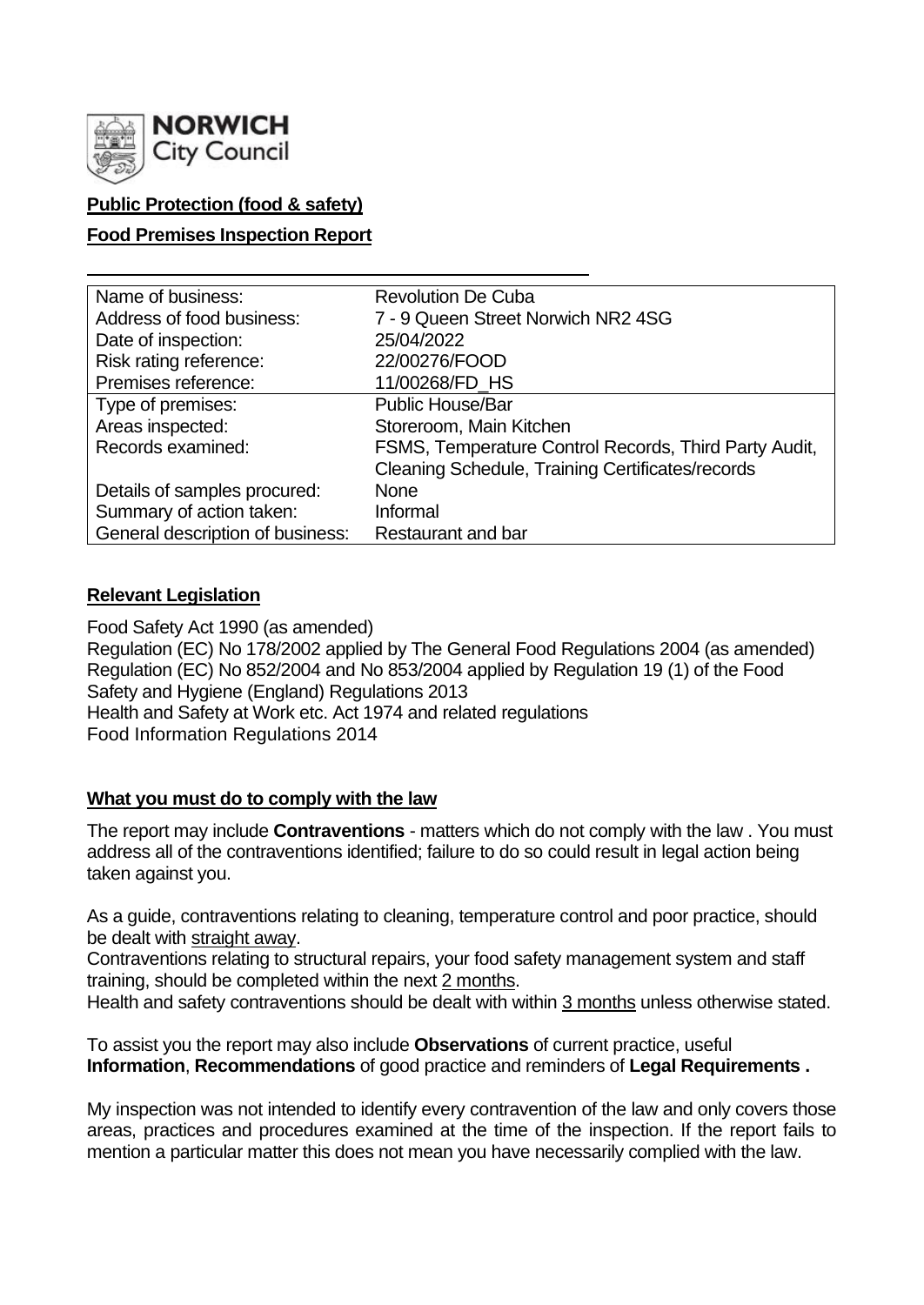# **FOOD SAFETY**

#### **How we calculate your Food Hygiene Rating:**

The food safety section has been divided into the three areas which you are scored against for the hygiene rating: 1. food hygiene and safety procedures, 2. structural requirements and 3. confidence in management/control procedures. Each section begins with a summary of what was observed and the score you have been given. Details of how these scores combine to produce your overall food hygiene rating are shown in the table.

| <b>Compliance Area</b>                     |          |    |           | <b>You Score</b> |               |    |           |    |                |
|--------------------------------------------|----------|----|-----------|------------------|---------------|----|-----------|----|----------------|
| Food Hygiene and Safety                    |          |    |           | 0                | 5             | 10 | 15        | 20 | 25             |
| <b>Structure and Cleaning</b>              |          |    |           | $\Omega$         | 5             | 10 | 15        | 20 | 25             |
| Confidence in management & control systems |          |    |           | 0                | 5.            | 10 | 15        | 20 | 30             |
|                                            |          |    |           |                  |               |    |           |    |                |
| <b>Your Total score</b>                    | $0 - 15$ | 20 | $25 - 30$ |                  | $35 - 40$     |    | $45 - 50$ |    | > 50           |
| <b>Your Worst score</b>                    | 5        | 10 | 10        |                  | 15            |    | 20        |    | $\blacksquare$ |
|                                            |          |    |           |                  |               |    |           |    |                |
| <b>Your Rating is</b>                      | 5        | 4  | 3         |                  | $\mathcal{P}$ |    |           |    | $\overline{0}$ |

Your Food Hygiene Rating is 5 - a very good standard



#### **1. Food Hygiene and Safety**

Food Hygiene standards are excellent. You demonstrated full compliance with legal requirements. You have safe food handling practices and procedures and all the necessary control measures to prevent cross-contamination are in place. **(Score 0)**

#### Contamination risks

**Contravention** The following exposed ready-to-eat food and or its packaging to the risk of foreign body contamination:

• protective film on inside of some fridge doors

**Observation** I was pleased to see you were able to demonstrate effective controls to prevent cross-contamination.

#### Personal Hygiene

**Observation** I was pleased to see that standards of personal hygiene were high.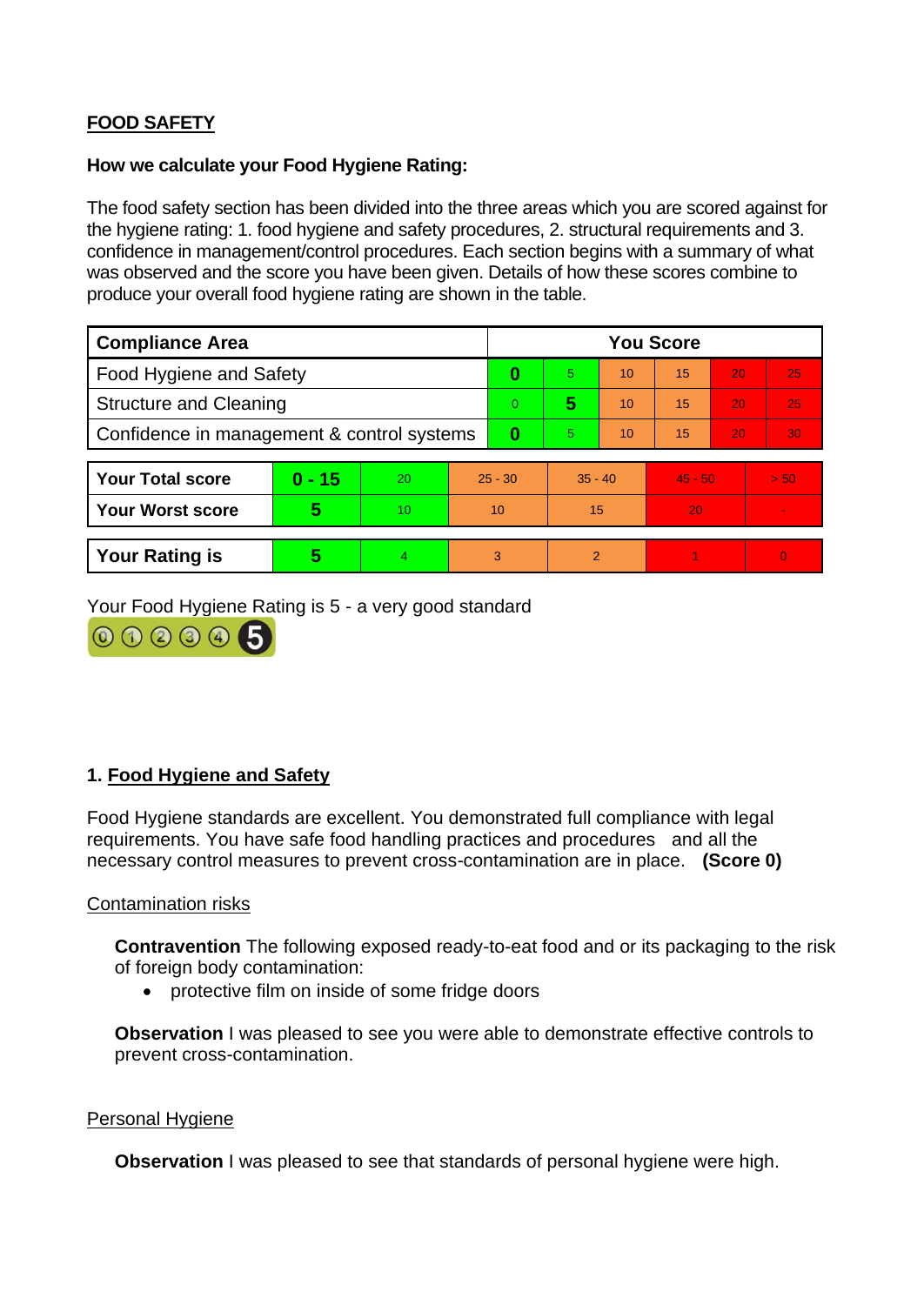### Temperature Control

**Observation** I was pleased to see you were able to limit bacterial growth and/or survival by applying appropriate temperature controls at points critical to food safety and that you were monitoring temperatures.

### **2. Structure and Cleaning**

The structure facilities and standard of cleaning and maintenance are all of a good standard and only minor repairs and/or improvements are required. Pest control and waste disposal provisions are adequate. The minor contraventions require your attention. **(Score 5)**

#### Cleaning of Structure

**Contravention** The following items were dirty and require more frequent and thorough cleaning:

- some floor/wall junctions
- floor seals had split apart and grease and dirt had accumulated in the gap

#### Cleaning of Equipment and Food Contact Surfaces

**Observation** You had dedicated equipment for the preparation of raw and ready-to-eat foods.

**Recommendation** Although you had a dish washer and washed using a disinfecting hot cycle I would recommend you have separate and distinct containers for storing raw meat and ready to eat food like prepared salad.

#### Cleaning Chemicals / Materials / Equipment and Methods

**Observation** I was pleased to see that the premises was kept clean and that your cleaning materials, methods and equipment were able to minimise the spread of harmful bacteria between surfaces.

#### **Maintenance**

**Contravention** The following had not been suitably maintained and must be repaired or replaced:

• split floor seams accumulating grime

#### Facilities and Structural provision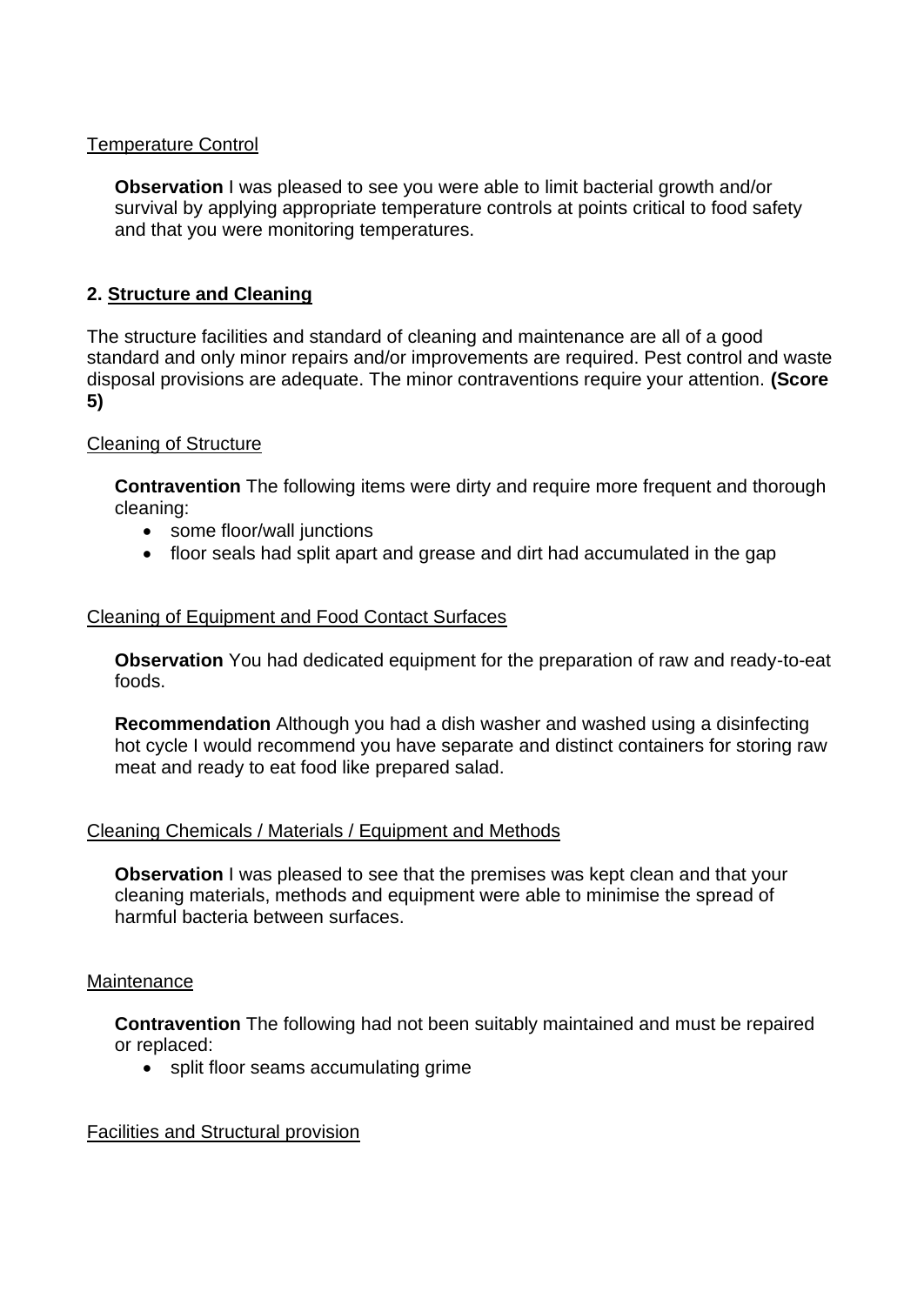**Observation** I was pleased to see the premises had been well maintained and that adequate facilities had been provided.

### Pest Control

**Observation** I was pleased to see that the premises was proofed against the entry of pests and that pest control procedures were in place.

## **3. Confidence in Management**

A food safety management system is in place and you comply fully with the law. Hazards to food are understood properly controlled managed and reviewed. Your records are appropriate and being maintained. All your staff are suitably supervised and trained. You have a very good track record. **(Score 0)**

#### Type of Food Safety Management System Required

**Observation** Your SFBB/food safety management system was in place and working well. I was confident you had effective control over hazards to food.

**Observation** You were date labelling perishable foods appropriately and could demonstrate effective control over food spoilage organisms.

**Observation** You had colour-coded equipment and effective separation between raw and ready-to-eat food at all stages in your operation.

**Observation** You were monitoring (and recording) the temperatures of your fridges and freezers as well as the temperature of cooked/hot-held food and could demonstrate effective systems for controlling bacterial growth and survival.

#### **Traceability**

**Observation** Your records were such that food could easily be traced back to its supplier.

#### Waste Food and other Refuse

**Observation** You had measures in place to dispose of waste food appropriately and were employing the services of an approved waste contractor.

### **Training**

**Observation** I was pleased to see that food handlers had been trained to an appropriate level and evidence of their training was made available.